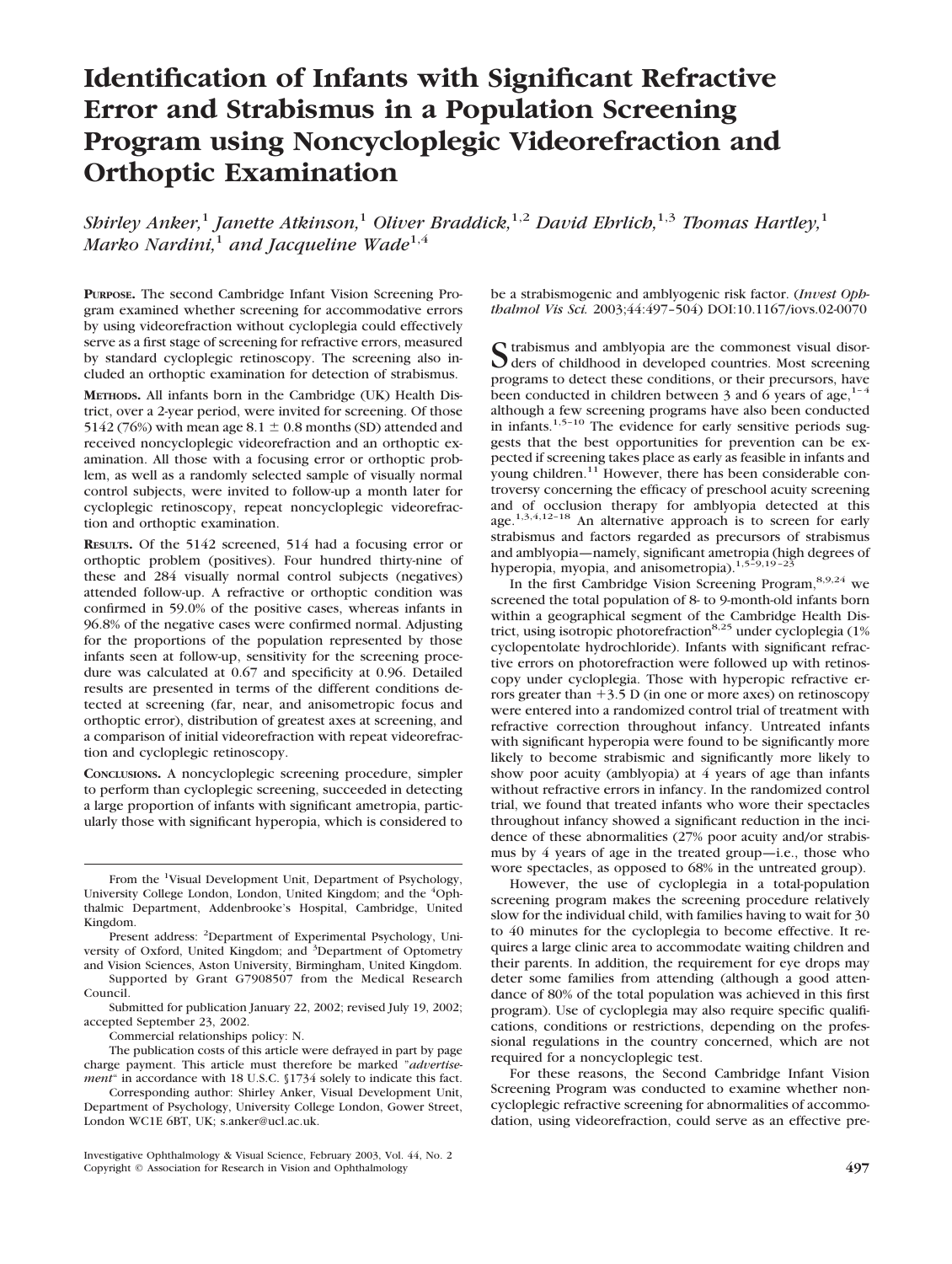liminary screening method for identifying children with strabismogenic and amblyogenic refractive errors in infancy. In research studies,<sup>26-28</sup> we found that when infants are presented with the demand to accommodate at 75 cm, hyperopic focus of  $+1.5$  D or greater predicts a large proportion of those who show significant hyperopia  $(+3.5)$  D or more of hyperopia) in one or more axes on retinoscopy performed with infants under cycloplegia.

The main purpose of this study was to examine the relationship between poor accommodation detected by noncycloplegic refractive screening, and refractive errors detected by cycloplegic refraction using standard retinoscopy at followup, in a large unselected population of infants. The question remains as to whether significant hyperopia, as revealed by accommodative lag detected at screening, is as effective a predictor of later strabismus and amblyopia as screening for refractive errors detected using photorefractive and videorefractive methods in subjects under cycloplegia (as performed in the first Screening Program just described). Some preliminary data on noncycloplegic screening from this program have been published. $9,24,28$ 

# **METHODS**

### **Screening Population**

The target population was all infants born in the Cambridge Health District between July 1992 and July 1994, taken from immunization lists from Community Child Health in the Cambridge Lifespan Community Trust.

During the screening period, 6732 infants were sent appointments and 5142 (76%) attended and completed screening. Appointments were arranged at one of eight locations (usually Well Baby Clinics) in the Cambridge Health District, for infants within the 7- to 9-month age range (calculated from the expected date of birth). Average age at screening was 8.1  $\pm$  0.8 months.

The research protocol adhered to the Declaration of Helsinki for research involving human subjects. All parents or guardians of the infants studied provided written consent to the screening and follow-up assessments.

## **Isotropic Videorefraction**

Refractive screening was performed on freely accommodating infants (i.e., without cycloplegia) using the isotropic videorefractor (VPR-1; Clement Clarke Ltd., Harlow, UK). This technique is optically identical with isotropic photorefraction,<sup>25</sup> which has been validated and calibrated against standard measures of refraction<sup>8</sup> for cycloplegic testing. The validity of noncycloplegic measures of refractive state by these techniques, as indicators of cycloplegic refraction, is the concern of the present study. Compared with photorefraction on film, videorefraction has the advantage of capturing digital images from which the operator can make immediate refractive measurements on the screen. This allows the results to be discussed at the time of screening, and an appointment to be arranged for further follow-up when necessary. It also allows for a repeat measure to be made immediately if necessary (if, for example, the infant looks away or becomes fussy).

Published evaluations of the videorefractor (VPR-1; Clement Clarke, Ltd.) by a number of groups have concluded that it provides a valuable screening technique, $29-31$  although its use in noncycloplegic screening has been questioned.<sup>30</sup>

In common with other photoscreening methods, the technique involves exposure of the infants' eyes to a number of flashes delivered through a fiber-optic cable at the camera distance.  $Simons<sup>1</sup>$  discusses the potential for phototoxicity and concludes that there is no evidence of hazard from light exposure levels in photoscreening procedures, including repeated flashes, but that this issue needs continuing review in the light of any further study.

#### **Screening Procedure**

The screening procedure was performed by a trained senior orthoptist (one of two individuals). On arrival at the clinic, the parents were interviewed for relevant history: the amount of any prematurity, neonatal problems, and any history of strabismus and/or amblyopia or other ocular abnormality in a first-degree relative (either parent or any sibling). Appointments were made at 10- to 15-minute intervals to allow taking the history, the screening test, and explanation of the results. The procedure began with an orthoptic examination to detect any strabismus or ocular motility problems (cover test, ocular movement assessment, convergence to near point, direct and consensual pupil reactions to light, and the 20-D prism base-out test). Four sets of videorefraction measurements were then made. For each measurement, the operator attracted the infant's attention with the help of an illuminated and noise-making toy close to the position of the camera lens. In children of this age, attention to the target was readily gained and maintained, as indicated by the high success rate (see the Results section). Two sets of images were taken with the infant 75 cm from the camera and two at 100 cm. Optical analysis of isotropic photorefraction has indicated that these are the optimal distances for assessment of hyperopic and myopic focusing errors, respectively.

Infants were referred for follow-up at the Visual Development Unit if they fell into any of the following categories:

- 1. Far focus: any infant showing hyperopic refractive state of greater than or equal to  $+1.5$  D in any axis on either set of measures made at a distance of 75 cm between infant and camera focus.
- 2. Near focus: any infant showing myopic refractive state greater than or equal to  $-3$  D on both measurements made at 100-cm distance.
- 3. Anisometropia: any infant showing anisometropic defocus of greater than or equal to 1.5 D in parallel axes of the two eyes, on any two of the four videorefractive measures.
- 4. Orthoptic failure: any infant in whom an orthoptic or ophthalmic problem, including manifest strabismus (defined as constant eso- or exotropia detectable on cover test) was detected. When manifest strabismus was present, videorefraction was performed on each eye separately to avoid off-axis errors, with the camera lined up as necessary with the optical axis of the deviating eye.

These infants were referred in to the Visual Development Unit and were entered into the follow-up group.

A control group of infants, who fell into none of the four categories and for whom no problems were reported at birth or in the neonatal period, were also recruited for follow-up. A control child was recruited as the next available child with a normal screening outcome from the same clinic as each of the children referred for follow-up under the four criteria.

We have estimated the cost of the screening procedure, including administrative costs, the orthoptist's time, use of premises, and amortization of the equipment, as approximately \$12.75(US) per child at 1995 UK prices. $32$  The orthoptist's time accounts for approximately \$4.75(US) of this total.

# **First Follow-up at the Visual Development Unit**

The first follow-up after screening occurred at an average age of 9.3  $\pm$ 0.9 months (SD)—approximately 1 month after screening—with a maximum interval of 61 days. At follow-up, the information on the child's birth and family history was checked, and each child had a full orthoptic examination and videorefraction without cycloplegia as in the screening procedure. Each child also received retinoscopy under cycloplegia (1% cyclopentolate) and ocular examination from an optometrist or ophthalmologist. Full details of the retinoscopic procedure have been published.<sup>19</sup>

This served as the basis for classification of confirmed refractive error: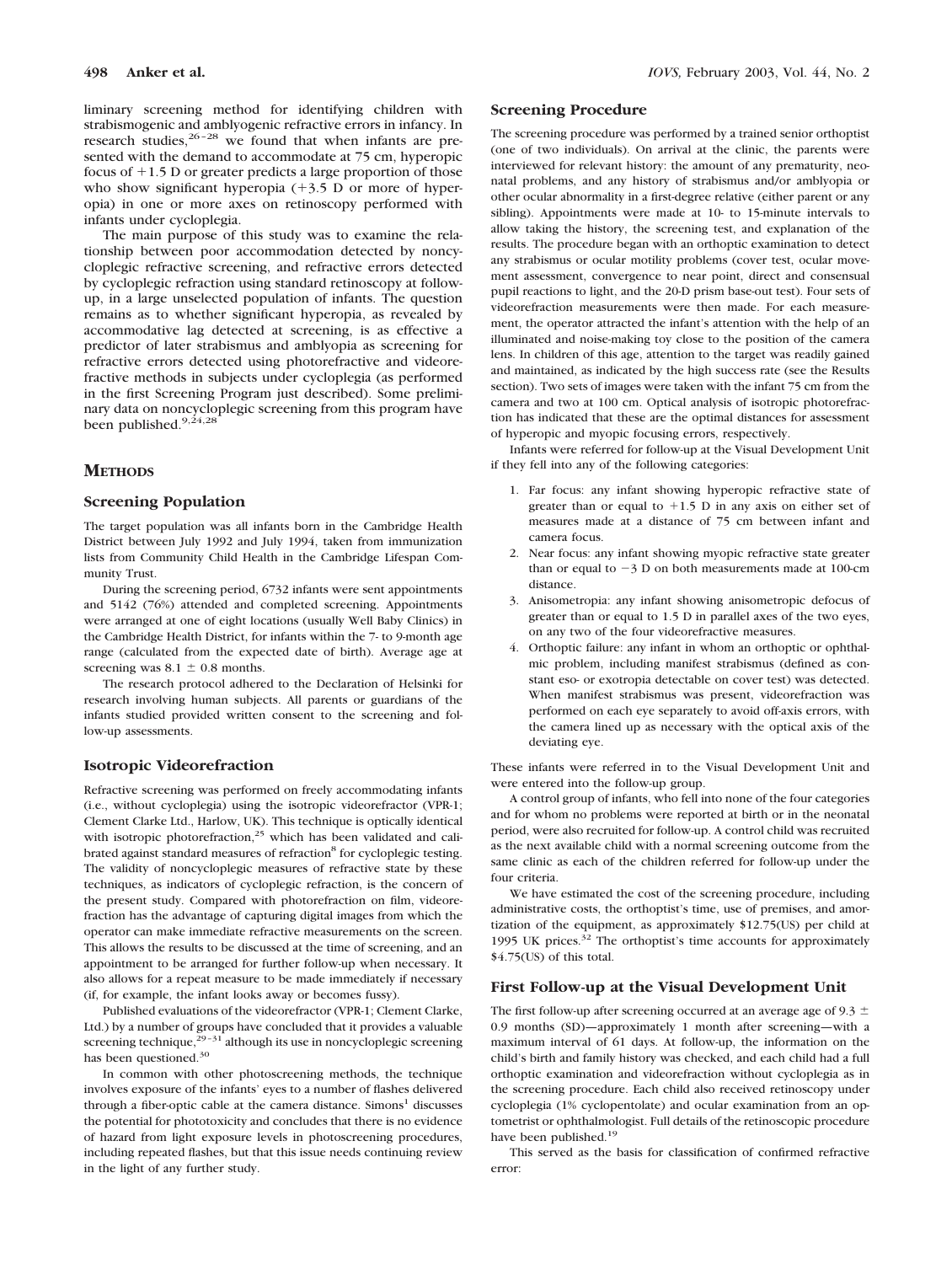- 1. Significant hyperopia, defined as a cycloplegic refraction of -4.0 D or greater in any axis.
- 2. Significant myopia of  $-3.0$  D or greater in any axis.
- 3. Significant anisometropia of 1.5 D or more difference between corresponding axes in the two eyes.
- 4. No significant refractive error, i.e., children who met none of criteria 1 to 3.

The overlap between categories 1 to 3 is discussed in the Results section.

In addition children were classified according to the presence or absence of constant manifest strabismus or other orthoptic-ophthalmic problems requiring immediate referral to the hospital ophthalmology clinic. The latter group, together with any child showing greater than -7 D hyperopia or 2.5 D anisometropia, were referred immediately to a consultant ophthalmologist. These criteria were agreed to among the ophthalmologists collaborating in the study as sufficient amblyogenic risk factors to necessitate evaluation for immediate treatment. Families of infants so referred were encouraged to continue to attend the Visual Development Unit for further follow-up measures, with their ophthalmic and refractive care being provided by the hospital's ophthalmology team.

## **RESULTS**

Infants attending the screening numbered 5295, and the procedure was completed on 5142 (97.1% success rate; noncooperation or technical problems account for the failure to complete). Of the 5142 infants screened, 4645 (90.3%) showed normal focusing, whereas 497 (9.7%) met the detection criterion for one or more focusing errors. On the orthoptic examination, 29 cases (0.56% of the screened population) of strabismus or other orthoptic and ophthalmic problems were detected (the overlap between focusing and orthoptic criteria is discussed later).

Thirteen infants screened had already-diagnosed developmental problems (e.g., developmental delay with or without cranial dysmorphia, Down syndrome, hydrocephalus, a dislocated hip, a missing hand). One child with Down syndrome, and 11 children without other developmental problems, had already diagnosed ophthalmic conditions (e.g., entropion, dermoid cyst, anophthalmia, microphthalmia, ptosis, and neurofibromatosis).

Nine percent of the screened group reported a first-degree relative who had received treatment for amblyopia and/or strabismus. Of the total population screened, 7.9% were reported as born 3 weeks or more before term and were deemed premature.

The numbers of children detected by the various screening criteria are listed in Table A1 in the Appendix, which also cross-tabulates the cases that fell into more than one screening category.

In total, 723 of these children attended follow-up: 423 because of potential refractive error related to poor focusing, 16 for orthoptic but not focusing criteria, and 284 in the control group.

# **Detection of Far Focus and Confirmation of Hyperopia**

By far the largest group detected at screening were those showing far focus—that is, not accommodating fully on the target at 75 cm, which is a potential indicator of hyperopic refractive error. Results for this group will be presented first. The detection criterion for far focus at screening was based on the most hyperopic axis found on noncycloplegic videorefraction. Figure 1 shows the distribution of values for this greatest axis for all infants at screening. The categories used in this distribution are determined by the properties of the videore-



greatest axis on non-cycloplegic videorefraction (D)

**FIGURE 1.** Histogram of the most hyperopic axis detected in noncycloplegic videorefraction at screening. The videorefractor outputs values in ranges of  $0.5$  D. Above  $+0.5$  D the data are organized in bins labeled with the central value of the range. Thus, the  $+1.25$ -D bin represents values between 1.0 and 1.5 D. The histogram bins  $-2.00$  to  $-0.50$  D and  $-0.50$  to  $+0.50$  D contain children focused close to the camera whose refractive state within each range is not distinguished by the videorefractor. Similarly, refractive states in the range over  $+5.0$  D are detected but not quantitatively distinguished.

fractor, as explained in the figure legend. Those with an axis of  $+1.5$  D or more ( $n = 456$ , 8.87% of the screened group; shown in black) met the detection criterion for far focus and were invited to attend follow-up. A sample of those who had greatest axis less than -1.5D and were visually normal on all other criteria ( $n = 4628$ , 90.00%; white) was invited to attend follow-up as control subjects. The 41 (0.80%) who were detected on other focusing criteria are discussed later.

Attending follow-up were 394 infants in the far-focus group and 284 visually normal control subjects. Figure 2 shows the maximum axes on noncycloplegic videorefraction at screening (*x*) and on cycloplegic retinoscopy approximately 1 month later  $(y)$ . Visually normal subjects  $(+)$  are distinguished from those who met the detection criterion for a refractive or orthoptic condition (dots). We performed a regression analysis restricted to infants who showed a noncycloplegic refractive state of  $+0.5$  or greater, because this is the range of interest for detection of hyperopia, and the instrument is also less sensitive to small refractive differences in the range around the camera distance. This analysis showed a highly significant relationship  $(r = 0.56, P \le 0.001)$ , with the regression equation,  $\gamma = 1.03x$  $+ 1.50.$ 

Figure 3 shows the distribution of data for the most hyperopic axis, measured by cycloplegic retinoscopy, in each of these groups. To give a picture of the estimated distribution of hyperopic refractive errors in the population, the numbers in these groups have been scaled according to the ratio of those classified in the group at screening to those tested at follow-up. For example, the numbers of the 284 control subjects falling in each band of cycloplegic refractions at follow-up were scaled to represent the total 90% of the screened population who met the same focusing criteria as the control subjects.

Solid histobars represent the number of infants who met the far focus detection criterion at screening and open histobars those who were visually normal on all criteria. A vertical line indicates our confirmation criterion for hyperopia from cycloplegic retinoscopy at follow-up (greatest axis of  $+4.0$  D or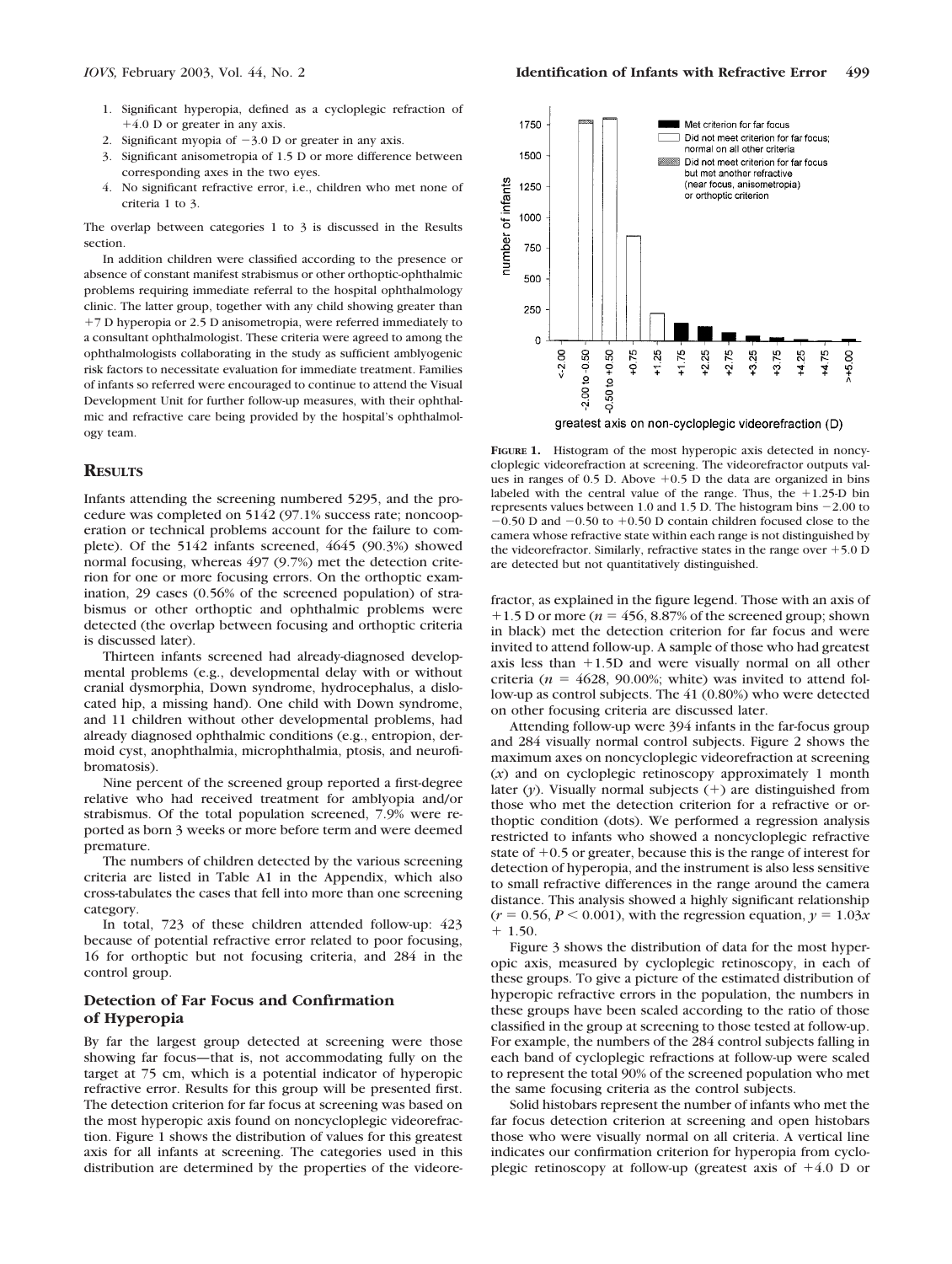

**FIGURE 2.** Scatterplot showing the relation between greatest axes on noncycloplegic videorefraction at screening (*x*) and on cycloplegic retinoscopy approximately 1 month later (*y*) for negative (no condition detected at screening; +) and positive (at least one refractive or orthoptic condition detected; •) subjects. Data points are jittered by  $\pm$ 0.1 D to reduce overlap. The regression line shown is the result of linear regression analysis for cases in the precycloplegic range of  $+1.5$ D and higher.

more). Solid histobars to the right of the line thus represent far-focus infants who were confirmed as hyperopic (true positive), whereas open histobars to the left represent refractively normal infants confirmed not hyperopic (true negative). Solid histobars to the left of the line represent false positives, whereas open histobars on the right represent false negatives. Alternative positions of the vertical line would indicate the efficacy of the screening procedure in detecting different levels of hyperopia.

The elapsed time between screening and follow-up means that the underlying refraction may have changed between these occasions. Data bearing on this possibility are discussed in a later section.

# **Detection and Confirmation of All Refractive Errors and Strabismus**

The different conditions detected at screening may overlap. For instance, most infants who met the detection criterion for anisometropia also met the detection criterion for far focus, and many with an orthoptic problem also had a refractive error. Although the same child may have more than one con-

dition, the most useful description of our results is in terms of individual children rather than individual conditions. We therefore present our results in the form of categories that are mutually exclusive (i.e., each child can be counted only once). The cross-tabulation in Table A1 (Appendix) indicates the cooccurrence of different conditions in individual infants.

Table 1 presents a first categorization by focusing error. Any infant with anisometropia of 1.5 D or more detected at screening was classified as anisometropic (including anisometropic infants who also met the detection criterion for far or near focus). The far-focus and near-focus groups in this table thus exclude infants meeting the detection criterion for anisometropia. The remaining group (normal focus) showed no focusing error at screening on any of these criteria, but include children who failed on orthoptic criteria only. For each category, the number at screening is given and also the number of these who attended follow-up. Of those followed up, Table 1 gives the number confirmed with the refractive error corresponding to the screening category, (as described in detail in the table legend), and the number confirmed in any category of refractive error. In particular, a number of infants with anisometropic focus at screening did not appear anisometropic on cycloplegic retinoscopy, but were nevertheless significantly hyperopic on follow-up: these appear in the column confirmed in any category.

At follow-up there were 284 designated control subjects of whom 275 were confirmed as refractively normal and 9 who had significant refractive errors (false negatives). In addition, 2 of 16 children detected with orthoptic problems, but focusing normally at screening, were found to have refractive errors at follow-up.

Table 2 categorizes all screened children according to orthoptic results, in a format similar to that of Table 1. Only one infant who failed the orthoptic tests at screening was not confirmed at follow-up, whereas no orthoptic problems were found at follow-up among the infants who had had no orthoptic condition detected at screening. Conditions confirmed were esotropia ( $n = 9$ ), exotropia ( $n = 4$ ), Duane syndrome  $(n = 2)$ , Brown syndrome  $(n = 2)$ , oculomotor apraxia  $(n = 1)$ , bilateral ptosis ( $n = 3$ ), Waardenburg's syndrome ( $n = 1$ ), and



greatest axis on follow-up cycloplegic retinoscopy (D)

**FIGURE 3.** Histogram of most hyperopic axis detected by cycloplegic retinoscopy at follow-up. The bin labeled 1.75 D includes values of 1.5 D and 1.75 D, and so forth. Subjects in the far-focus category by noncycloplegic videorefraction at screening  $(n = 394)$  are distinguished from normal-focus subjects ( $n = 284$ ). Data plotted for each group are scaled in line with the overall proportion of far-focus/ normal-focus infants found in the population. *Vertical line*: confirmation criterion for hyperopia at follow-up (maximum axis,  $\geq 4.0$  D).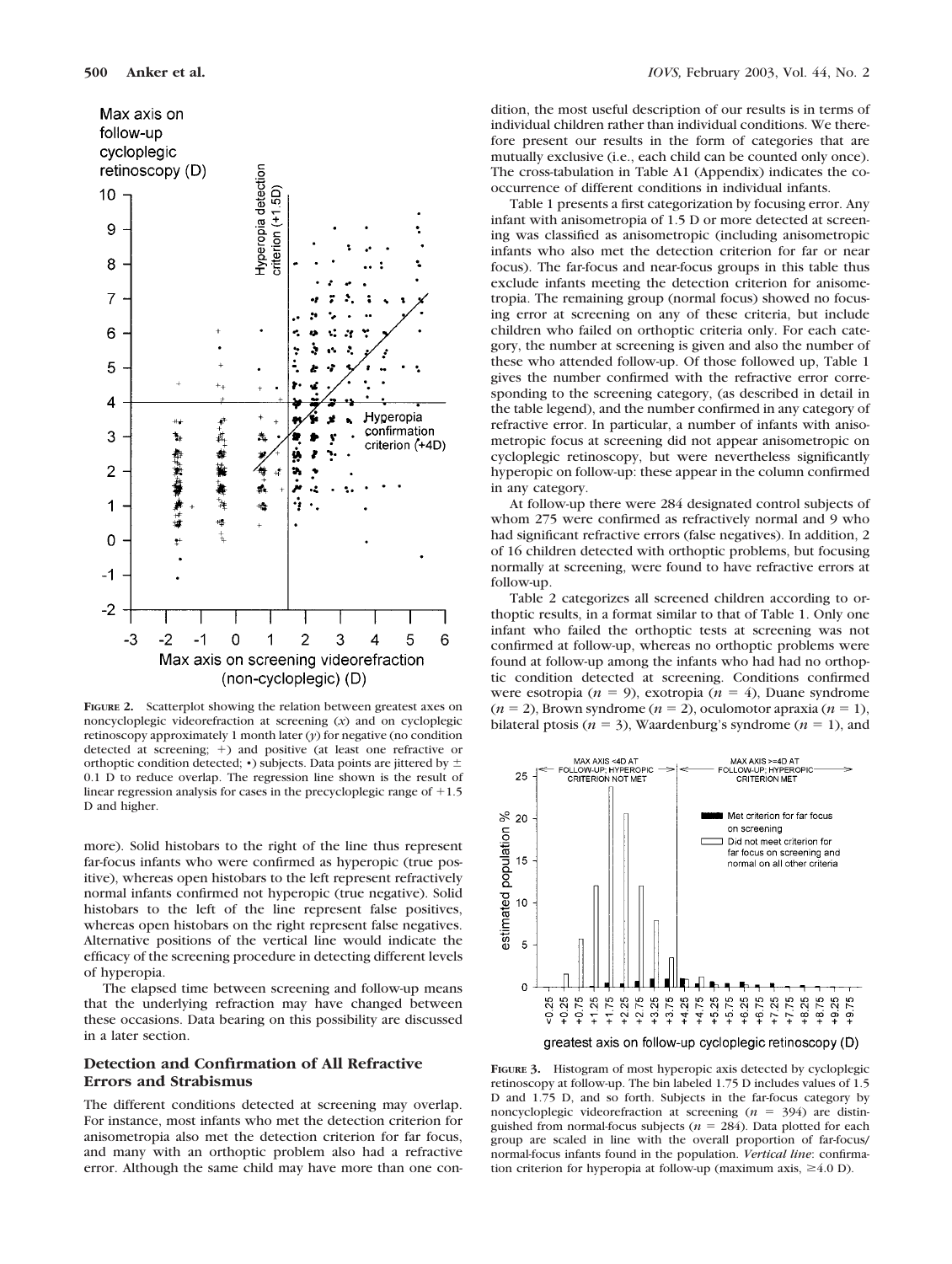|  | TABLE 1. Confirmation of Refractive Conditions Detected at Screening |  |  |  |  |
|--|----------------------------------------------------------------------|--|--|--|--|
|--|----------------------------------------------------------------------|--|--|--|--|

|                           | <b>Focusing Error</b><br>Detected at<br><b>Screening</b> |                                         | Refractive Error Confirmed at Follow-up |                                             |                                            |                                                      |                                       |  |  |
|---------------------------|----------------------------------------------------------|-----------------------------------------|-----------------------------------------|---------------------------------------------|--------------------------------------------|------------------------------------------------------|---------------------------------------|--|--|
| <b>Screening Category</b> | $\boldsymbol{n}$                                         | $%$ of<br><b>Screened</b><br>Population | <b>Followed</b><br>Up<br>(n)            | Confirmed in<br><b>Same Category</b><br>(n) | Confirmed in<br><b>Any Category</b><br>(n) | % Confirmed<br>in Same<br>Category                   | % Confirmed in<br><b>Any Category</b> |  |  |
| Anisometropic             | 108                                                      | 2.1                                     | 89                                      | 45                                          | 60                                         | 50.6                                                 | 67.4                                  |  |  |
| Far focus <sup>*</sup>    | 376                                                      | 7.3                                     | 323                                     | 167                                         | 173                                        | 51.7                                                 | 53.6                                  |  |  |
| Near focus <sup>*</sup>   | 13                                                       | 0.3                                     | 11                                      | $\overline{c}$                              | 4                                          | 18.2                                                 | 36.4                                  |  |  |
| Normal focus              | 4645                                                     | 90.3                                    | 300                                     | 289                                         |                                            | 96.3 confirmed<br>no significant<br>refractive error |                                       |  |  |

Children were classified into mutually exclusive refractive conditions at screening. Number confirmed in same category refers to those anisometropic at screening who were anisometropic on cycloplegic retinoscopy at follow-up, those who were far focus (not anisometropic) at screening and were hyperopic (not anisometropic) on follow-up, and those who were near focus (not anisometropic) at screening and myopic (not anisometropic) at follow-up. For the normal-focus group, number confirmed in same category refers to those who were not found to be in any of the defined ametropic categories. The classification is solely on refractive criteria at screening. Children who failed on orthoptic criteria may appear in any row (see Table 1A, Appendix for overlap); those who were normal focus, are indicated in the fourth row.

\* Not anisometropic.

ocular abnormalities ( $n = 7$ ; lens opacities, iris remnants or abnormalities).

Table 3 evaluates the overall outcome of screening, in terms of whether any condition—orthoptic or refractive—was detected. Infants with at least one condition detected were classified positive and those with none, negative, for calculation of the overall sensitivity and specificity of our screening procedure. A child who was positive at screening and met any of the refractive or orthoptic criteria at follow-up therefore counted as having a true-positive classification, whereas one who met none of these criteria had a false-positive classification. A control child who met any of the positive criteria at follow-up had a false-negative classification.

However, because the control subjects represent only a sample of those who were negative at screening, the number of true and false negatives must be estimated for the screening population on the basis of the percentage of true and false negatives among the control subjects. This is shown, with an analogous estimate for the positive cases, in the final two columns of Table 3. Using these proportions in the standard formulas, we calculate an overall sensitivity for our screening procedure of 0.67, specificity of 0.96, and positive predictive value of 0.60.

It should be noted that in those in the control group (negatives) who were followed up, the false negatives are numerically few, and so the figures for sensitivity and specificity obtained by estimating proportions in the population are subject to sampling error.

# **Noncycloplegic Videorefraction at Follow-up**

As well as cycloplegic retinoscopy, the follow-up protocol included a repeat of the noncycloplegic videorefraction procedure used at screening. This provided an opportunity to consider whether the measure used at screening may have altered in the intervening period. Figure 4 shows the proportions of those subjects distinguished as far focus or normal focus at screening who appeared in the same focusing category at follow-up. These subjects were confirmed hyperopic or otherwise by retinoscopy. Among those who were deemed far focus at screening, almost a quarter did not show far focus at the follow-up examination. This is a systematic change rather than just a reflection of the intrinsic variability of infants' focusing behavior, because the mean value of the most hyperopic axis in noncycloplegic videorefraction declined from 2.64 to 2.17 D (significant reduction on paired-samples *t*-test,  $t = 8.19$ ,  $P \le$ 0.001). The group who no longer met the far-focus criterion showed a much lower proportion of subjects confirmed as hyperopic under cycloplegia, compared with those who showed far focus on the second test. Thus, far focus was a more reliable indicator of hyperopic refraction measured at the same time, than it was of refraction measured after approxi-

**TABLE 2.** Confirmation of Orthoptic Problems Detected at Screening

|                                             |                  | Orthoptic/Ophthalmic<br><b>Condition Detected</b><br>at Screening | Orthoptic/Ophthalmic Condition<br>Confirmed at Follow-up |                  |                            |  |
|---------------------------------------------|------------------|-------------------------------------------------------------------|----------------------------------------------------------|------------------|----------------------------|--|
|                                             | $\boldsymbol{n}$ | $%$ of<br><b>Screened</b><br>Population                           | <b>Followed</b><br>Up<br>(n)                             | Confirmed<br>(n) | $\frac{0}{0}$<br>Confirmed |  |
| Condition detected<br>No condition detected | 29<br>5113       | 0.6<br>99.4                                                       | 28<br>695                                                | 27<br>695        | 96.4<br>100.0              |  |

All children were classified into exclusive categories: orthoptic/ophthalmic and not orthoptic/ ophthalmic. The number at follow-up confirmed with/without an orthoptic and/or ophthalmic problem, and the confirmation percentage applied to the orthoptic/nonorthoptic proportions in the screening population are shown. The classification was based solely on orthoptic criteria at screening. Children who failed on focusing criteria may appear in either row (see Table A1, Appendix for overlap).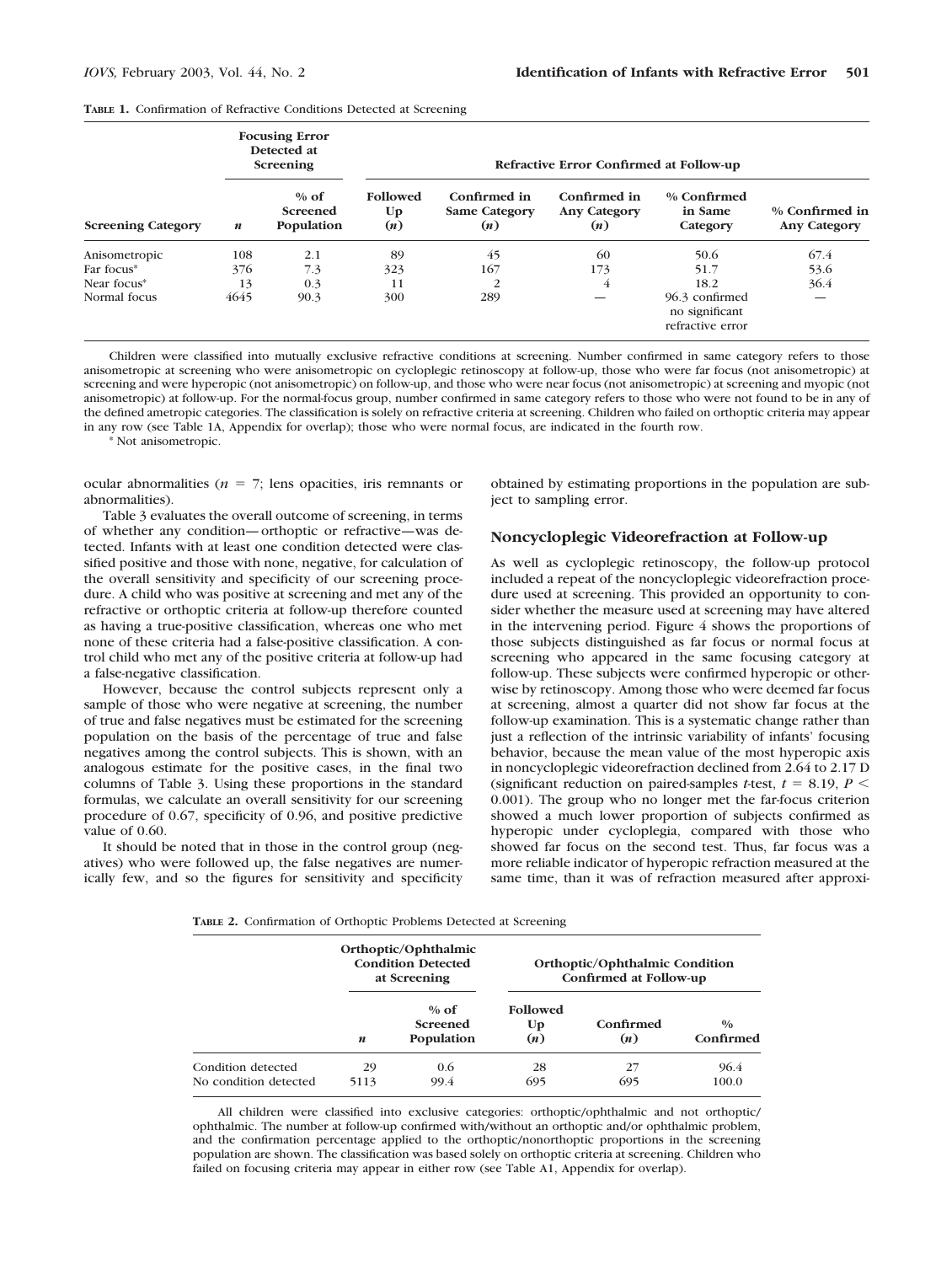|  | TABLE 3. Confirmation of Any Condition Detected at Screening |  |  |  |  |
|--|--------------------------------------------------------------|--|--|--|--|
|--|--------------------------------------------------------------|--|--|--|--|

|                      |             | <b>Any Condition</b><br>Detected at Screening |                              | Confirmation of Any Condition at Follow-up | <b>Estimated % in Screened</b><br>Population |                       |                                  |
|----------------------|-------------|-----------------------------------------------|------------------------------|--------------------------------------------|----------------------------------------------|-----------------------|----------------------------------|
|                      | n           | $%$ of<br>Screened<br>Population              | <b>Followed</b><br>Up<br>(n) | Confirmed<br>(n)                           | $\frac{0}{0}$<br>Confirmed                   | % Confirmed<br>(True) | $\%$ Not<br>Confirmed<br>(False) |
| Positive<br>Negative | 514<br>4628 | 10.0<br>90.0                                  | 439<br>284                   | 259<br>275                                 | 59.0<br>96.8                                 | 5.9<br>87.2           | 4.1<br>2.9                       |

The proportion of positive (any condition, refractive or orthoptic/ophthalmic) and negative (no condition) subjects at screening who were confirmed (true) at follow-up are shown. The criterion for confirmation is any condition at follow-up for positives, no condition at follow-up for negatives. The proportions confirmed are converted to estimated percentages in the total population and the not-confirmed (false) percentage is also shown for each group. These figures served as the basis for sensitivity and specificity estimates.

mately a 1-month interval. This is consistent with the possibility that there is significant refractive change (emmetropization) over this interval, although these data do not allow us to separate the contributions of changes in refraction and accommodative behavior.

## **DISCUSSION**

#### **Detection of Refractive Error**

A screening program depending on noncycloplegic videorefraction has been shown to have high specificity for the detection of refractive error in infants. In particular, in the criteria used, accommodative lag is an indicator of hyperopic refraction. The quantitative relationship underlying this prediction is demonstrated by the regression line in Figure 2.

The false negatives in our screening procedure primarily included children who had hyperopia but did not meet the screening criterion of accommodative lag. These children accommodated well, despite showing hyperopic refractive errors under cycloplegia.

We defined hyperopia by a particular cutoff point  $(+4.0 \text{ D},$ vertical line, Fig. 3) on the continuous scale of refractions. Figure  $3$  indicates that a lower cutoff (e.g.,  $+3.5$  D) would disproportionately increase the number of false negatives, given the accommodative criterion we selected. A lower criterion for accommodative lag would also be possible, but Figure 1 shows that this would substantially increase the number of children who needed follow-up, an unknown number of



**FIGURE 4.** Pie charts showing proportions of far-focus and normalfocus infants from screening who were (*left*) confirmed in the same focusing category by repeat noncycloplegic videorefraction (*wedge* on each chart); (*right*) found to be hyperopic or not hyperopic by cycloplegic retinoscopy. The normal-focus group plotted excludes any infants found to have had orthoptic or ophthalmic problems.

whom would be false positives. Conversely, the regression equation in Figure 2 implies that a mean cycloplegic refraction of  $+4$  D would be predicted by a noncycloplegic measurement of  $+2.4$  D—that is, selecting this as a screening criterion would miss approximately half the infants with  $+4$  D hyperopia.

We believe that the criteria we selected are appropriate, in that they require follow-up of a manageable proportion of the population (10%) and yield an acceptable sensitivity.

The most fully evaluated other screening method is the PhotoScreener (Medical Technology Inc. [MTI], Lancaster, PA).20,33,34 These reports cover a population with a broader age range (1–48 months, median, 21) and differently selected (attending a pediatric ophthalmology practice, and consequently a high incidence of strabismus) compared with the present study. On the original manufacturers' criteria,<sup>20,33</sup> they report a markedly lower sensitivity and specificity, especially for refractive error in the absence of strabismus. However, an analysis of the latter group with revised criteria<sup>34</sup> showed high sensitivity for a small group of hyperopic children (8/8 over -3.5 D detected) but lower specificity than our study (88%). With these numbers, definitive comparison cannot be made. It is possible that accommodative behavior is more consistently related to refraction in the toddler age group than in our 8-month-old infants.

# **Changes of Category**

Table 1 shows that some children who were detected with an indicator of one category of refractive error were confirmed in a different category. This primarily reflects variations in the assessment of anisometropia, resulting either from off-axis videorefraction<sup>35</sup> or from cases of anisometropia that may be more readily detected in the videorefractive images from the two eyes on the same screen than in retinoscopy with young infants. Because the goal of screening is not diagnosis, but rather to detect cases that require more definitive investigation, we believe that the analysis we report of screened positive subjects confirmed in any diagnostic category is the appropriate one. Studies with the PhotoScreener  $(MTI)^{20,33}$  have used a similar approach, although in those studies, the major issue was the interaction of detection of strabismus and refractive error, a minor aspect of our data, given the low incidence of strabismus in the general population.

## **Incidence of Strabismus**

Almost all orthoptic problems detected at screening were confirmed at follow-up. This reflects the fact that, unlike the refractive testing, the procedures at screening and follow-up were very similar. Because our screening was performed by orthoptists, we did not use a protocol that required nonspecialist personnel to detect strabismus from the corneal reflexes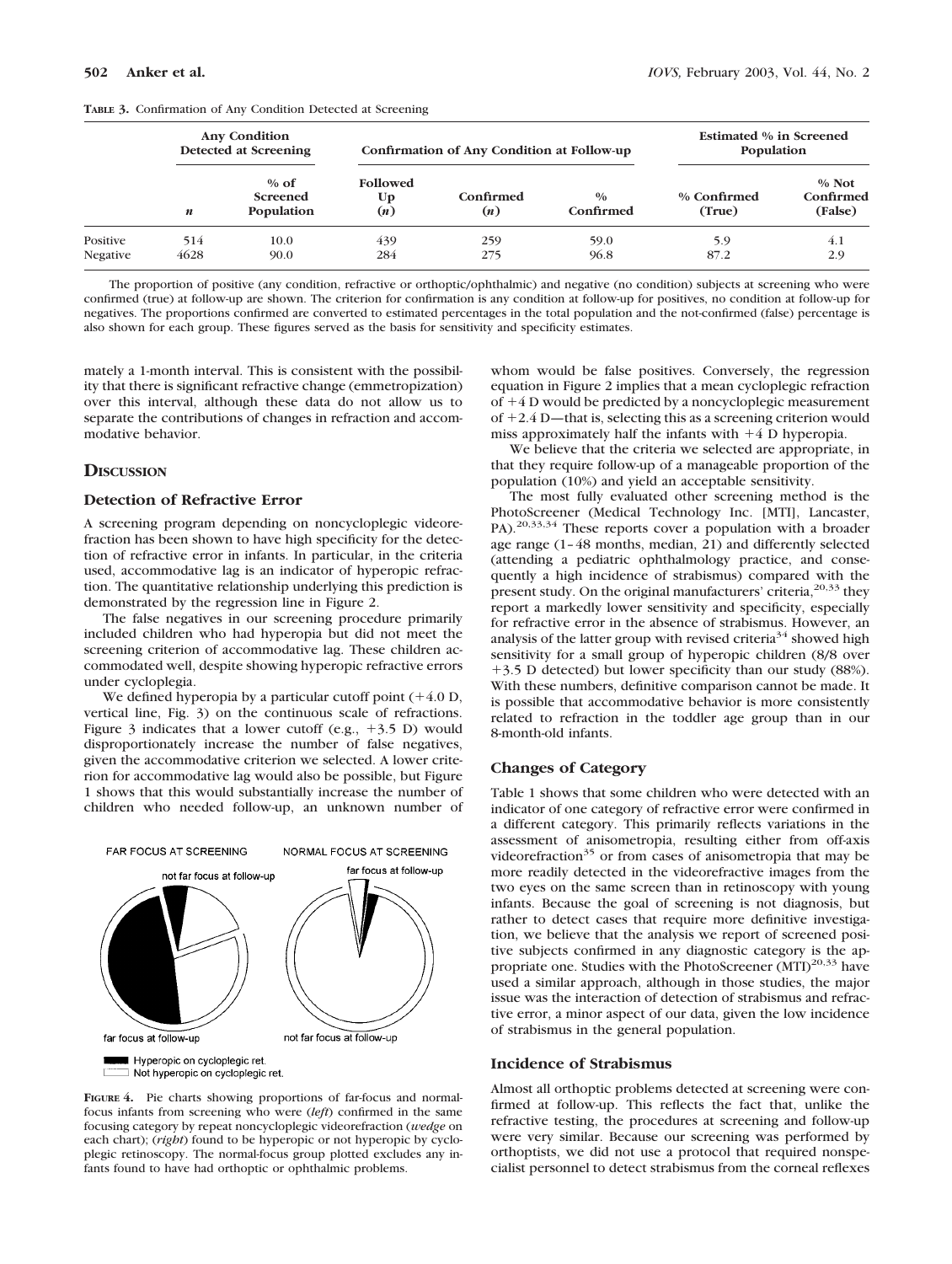visible on the videorefraction images. Experience in other programs<sup>33</sup> suggests that the reliability of detecting strabismus would be considerably lower with such a protocol. However, our data include the children who met criteria for refractive error in the presence of strabismus.

Although the detection of strabismus and other orthoptic conditions in a community setting is undoubtedly valuable, it is notable that the number of such children at 8 to 9 months is low, well under 1% of the population. This figure is consistent with the first Cambridge screening program, 9,24 which also suggests that manifest strabismus develops in a larger number of children after 8 to 9 months, but before school age. Consequently, the main justification for a large-scale infant screening program must be in terms of the detection of strabismogenic and amblyogenic conditions, rather than of manifest strabismus itself, although the latter relatively small category is important to detect as early in life as possible.

# **Refractive and Accommodative Change in Infancy**

The data shown in Figure 4 suggest that the specificity of noncycloplegic testing would be higher if associated with immediate cycloplegic refraction. One possible interpretation is that some infants who had hyperopia at the time of screening had shifted significantly towards emmetropia by the time of follow-up. Because it is presumably most important to detect relatively long-lasting refractive errors, this could be offered as an argument for screening later in infancy. Against this argument should be set the desirability of undertaking any preventive measures as early as possible and the fact that, toward and beyond 1 year of age, children become progressively more active and less cooperative, both in test procedures and in complying with spectacle wear.

### **Noncycloplegic Screening and Later Outcome**

Our screening procedure detected infant hyperopes who did not habitually accommodate to overcome their hyperopic defocus. What are the implications of detecting this group, but not the minority who show no accommodative lag? On the one hand, the detected group includes those who have blur due to defocus, and correction would improve their image quality. Such blur may also have amblyogenic effects.

On the other hand, hyperopia is associated with strabismus, which is commonly attributed to overaccommodation leading to a breakdown in the accommodative convergence synergy.36–38 This theory implies that the risk of strabismus might be less in those children who habitually underaccommodate. Although it has been frequent experience that reduced accommodative demand alleviates manifest esotropic strabismus, it is not yet known whether the level of accommodation in infancy predicts later strabismus. Data from the follow-up of the present sample to 4 years and beyond will provide information on this question.

## **CONCLUSIONS**

We have demonstrated that a noncycloplegic videorefractive procedure, combined with orthoptic examination, is a feasible method for large-scale population screening and detects a large proportion of significantly ametropic infants—in particular, hyperopes. Our previous (cycloplegic) program<sup>9,24</sup> showed that hyperopic infants were at risk of strabismus and poor vision that can be alleviated by early intervention. Analysis of the later follow-up of the screened group in this second program will indicate whether a similar effect can be achieved after noncycloplegic screening. The program also provides data from a population study on whether infant refractive error shows associations with broader visuospatial, visuomotor, and cognitive development through the preschool years. Our initial analysis of these data shows a significant relationship between visual screening results and these broader aspects of development.<sup>39,40</sup>

#### *Acknowledgments*

The authors thank the following members of the Visual Development Unit for help in the screening program: Clare Hughes, Fiona Macpherson, Francoise Mathieu, Sarah Rae, Frank Weeks, and John Wattam-Bell; Peter G. Watson and Anthony T. Moore, Consultant Ophthalmologists at Addenbrooke's Hospital at the time of screening; and David Vickers and colleagues, Lifespan Community Child Health, Cambridge Health District for support of the program.

### *References*

- 1. Simons, K. Preschool vision screening: rationale, methodology, and outcome. *Surv Ophthalmol.* 1996;41:3–30.
- 2. Hartmann EE, Dobson V, Hainline L, et al. Preschool vision screening: summary of a task force report. *Ophthalmology.* 2001; 108:479–486.
- 3. Kemper AR, Margolis PA, Downs SM, Bordley WC. A systematic review of vision screening tests for the detection of amblyopia. *Pediatrics.* 1999;104:1220–1222.
- 4. Ciner EB, Schmidt PP, Orel-Bixler D, et al. Vision screening of preschool children: evaluating the past, looking toward the future. *Optom Vis Sci.* 1998;75:571–584.
- 5. Ingram RM. Screening for refractive errors at age 1 year: a pilot study. *Br J Ophthalmol.* 1979;63:243–250.
- 6. Ingram RM. Prediction of amblyopia and squint by means of refraction at age 1 year. *Br J Ophthalmol.* 1986;70:12–15.
- 7. Ingram RM. Results of a randomised trial of treating abnormal hypermetropia from the age of 6 months. *Br J Ophthalmol.* 1990; 74:158–159.
- 8. Atkinson J, Braddick OJ, Durden K, Watson PG. Atkinson S. Screening for refractive errors in 6-9 months old infants by photorefraction. *Br J Ophthalmol.* 1984;68:105–112.
- 9. Atkinson J, Braddick O, Bobier B, et al. Two infant vision screening programmes: prediction and prevention of strabismus and amblyopia from photo- and videorefractive screening. *Eye.* 1996;10:189–198.
- 10. Spierer A, Royzman Z, Chetrit A, Novikov I, Barkay A. Vision screening of preverbal children with Teller acuity cards. *Ophthalmology.* 1999;106:849–854.
- 11. Daw NW. *Visual Development.* New York: Plenum Press; 1995.
- 12. Jarvis SN, Tamhne RC, Thompson L, Francis PM, Anderson J, Colver AF. Preschool vision screening. *Arch Dis Child.* 1991;66: 288–294.
- 13. Bray LC, Clarke MP, Jarvis SN, Francis PM, Colver A. Preschool vision screening: a prospective comparative evaluation. *Eye.* 1996; 10:714–718.
- 14. Newman DK, East MM. Preschool vision screening: negative predictive value for amblyopia. *Br J Ophthalmol.* 1999;83:676–679.
- 15. Snowdon SK, Stewart-Brown SL. Pre-school vision screening. *Health Technol Assess.* 1997;1:1–75.
- 16. Robinson B, Bobier WR, Martin E, Bryant L. Measurement of the validity of a preschool vision screening program. *Am J Pub Health.* 1999;89:193–198.
- 17. Kvarnstrom G, Jakobsson P, Lennerstrand G. Visual screening of Swedish children: an ophthalmological outcome. *Acta Ophthalmol Scand.* 2001;79:240–244.
- 18. Kvarnstrom G, Jakobsson P, Lennerstrand G. Screening for visual disorders in children: evaluation of the system in Sweden. *Acta Paediatr.* 1998;87:1173–1179.
- 19. Ehrlich D, Braddick O, Atkinson J, et al. Infant emmetropization: a longitudinal study of refraction components from 9 months of age. *Optom Vis Sci.* 1997;74:822–843.
- 20. Tong PY, Bassin RE, Enke-Miyazaki E, et al. Screening for amblyopia in preverbal children with photoscreening photographs. II. Sensitivity and specificity of the MTI PhotoScreener. *Ophthalmology.* 2000;107:1623–1629.
- 21. Miller JM, Harvey EM, Dobson V. Visual acuity screening versus noncycloplegic autorefraction screening for astigmatism in native